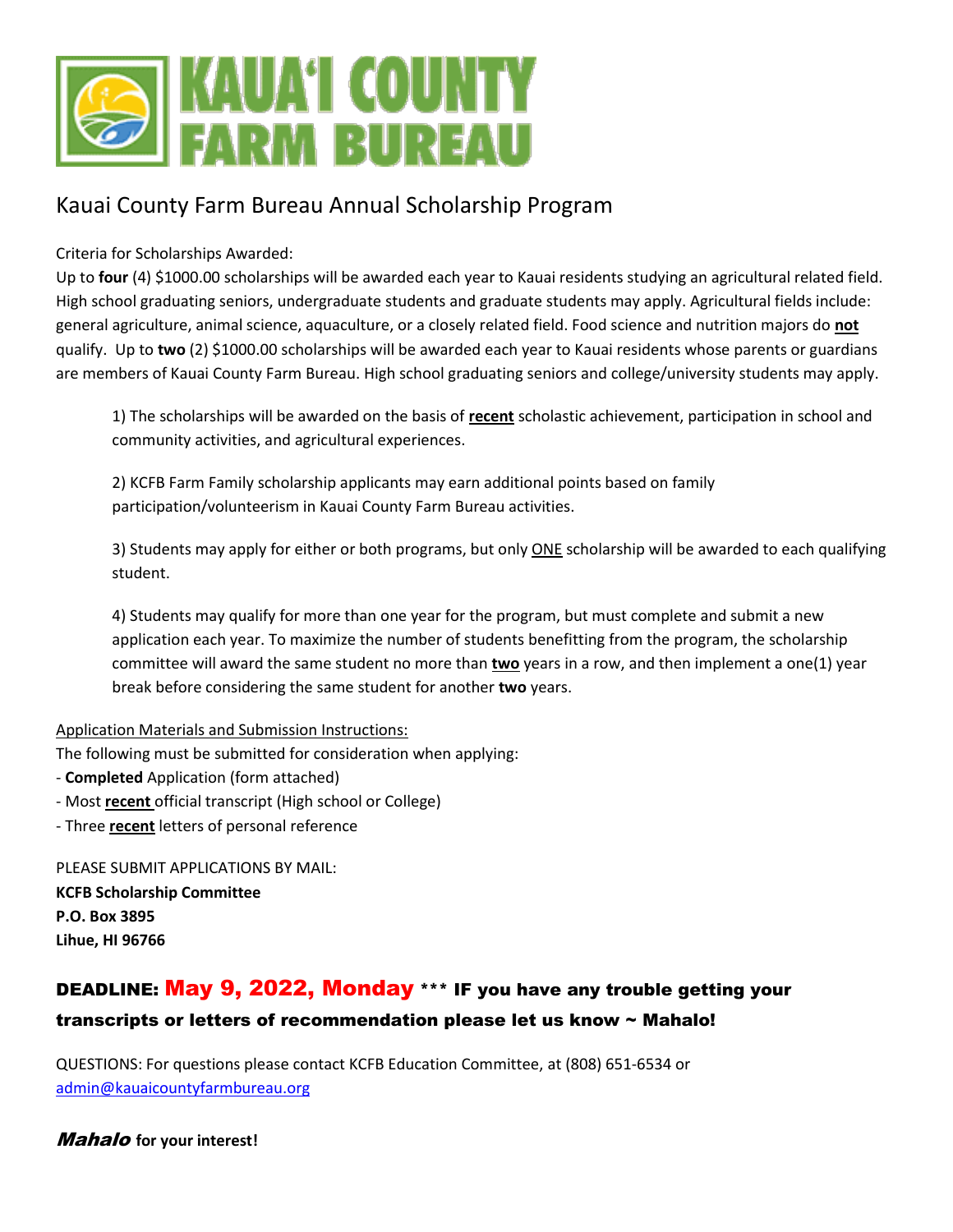## Application: Agriculture Scholarship

(This application is for those students pursuing an agriculture or related major.)

| HIGH SCHOOL: Please list high school and years attended, including date of graduation.                                                                                             |                                                                                                                         |
|------------------------------------------------------------------------------------------------------------------------------------------------------------------------------------|-------------------------------------------------------------------------------------------------------------------------|
| COLLEGE: Please list the college you attend or plan to attend.                                                                                                                     |                                                                                                                         |
|                                                                                                                                                                                    |                                                                                                                         |
|                                                                                                                                                                                    |                                                                                                                         |
| (X)                                                                                                                                                                                | (X)                                                                                                                     |
|                                                                                                                                                                                    | IF you have received a KCFB Scholarship ~ _______________________________ years(s) you have received scholarship money. |
| Please answer the following fully for maximum points. Attach a separate sheet if necessary.<br>SCHOOL RELATED ACTIVITIES (7%): e.g. FFA, school government, key club, sports, etc. |                                                                                                                         |
|                                                                                                                                                                                    |                                                                                                                         |
| <b>COMMUNITY RELATED ACTIVITIES (8%):</b> e.g. 4H, church, United Way, other volunteer work                                                                                        |                                                                                                                         |
|                                                                                                                                                                                    |                                                                                                                         |
|                                                                                                                                                                                    |                                                                                                                         |
|                                                                                                                                                                                    |                                                                                                                         |
|                                                                                                                                                                                    |                                                                                                                         |

[continued]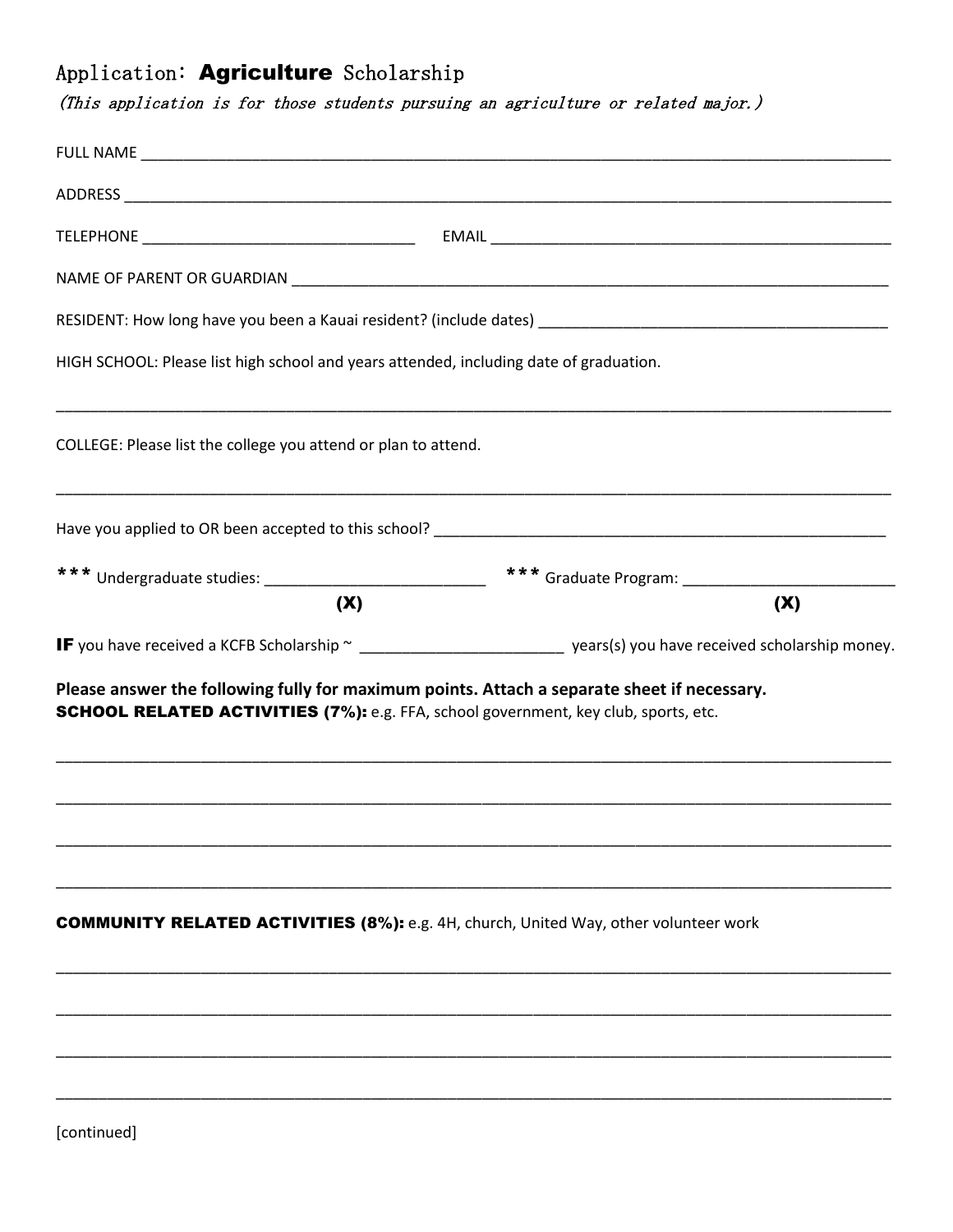### Application: Agriculture Scholarship

AGRICULTURE RELATED ACTIVITIES OR EXPERIENCES (15%): e.g. farm employment or volunteer work, agricultural projects, volunteering for KCFB or other agricultural non-profit organization, etc.

**INTEREST IN AGRICULTURE (20%)** – Why are you interested in this course of study?

**FUTURE CONTRIBUTION TO AGRICULTURE (15%)** – Keeping in mind your chosen major, how do you plan to

support the agriculture industry after you graduate?

KCFB member since (year) \_\_\_\_\_\_\_\_\_\_

**PERSONAL REFERENCES (15%):** Please list and provide contact information for three personal references. Personal letters coming separately should be postmarked by the scholarship deadline and mailed to Kauai County Farm Bureau, PO Box 3895, Lihue, HI 96766. **Name Affiliation** 

| $2)$ and $2)$ and $2)$ and $2)$ and $2)$ and $2)$ and $2)$ and $2)$ and $2)$ and $2)$ and $2)$ and $2)$ and $2)$ and $2)$ and $2)$ and $2)$ and $2)$ and $2)$ and $2)$ and $2)$ and $2)$ and $2)$ and $2)$ and $2)$ and $2)$                                                                                                                                                 |  |
|------------------------------------------------------------------------------------------------------------------------------------------------------------------------------------------------------------------------------------------------------------------------------------------------------------------------------------------------------------------------------|--|
| $3)$ and $\overline{\phantom{a}1}$ and $\overline{\phantom{a}1}$ and $\overline{\phantom{a}1}$ and $\overline{\phantom{a}1}$ and $\overline{\phantom{a}1}$ and $\overline{\phantom{a}1}$ and $\overline{\phantom{a}1}$ and $\overline{\phantom{a}1}$ and $\overline{\phantom{a}1}$ and $\overline{\phantom{a}1}$ and $\overline{\phantom{a}1}$ and $\overline{\phantom{a}1}$ |  |
|                                                                                                                                                                                                                                                                                                                                                                              |  |
|                                                                                                                                                                                                                                                                                                                                                                              |  |
|                                                                                                                                                                                                                                                                                                                                                                              |  |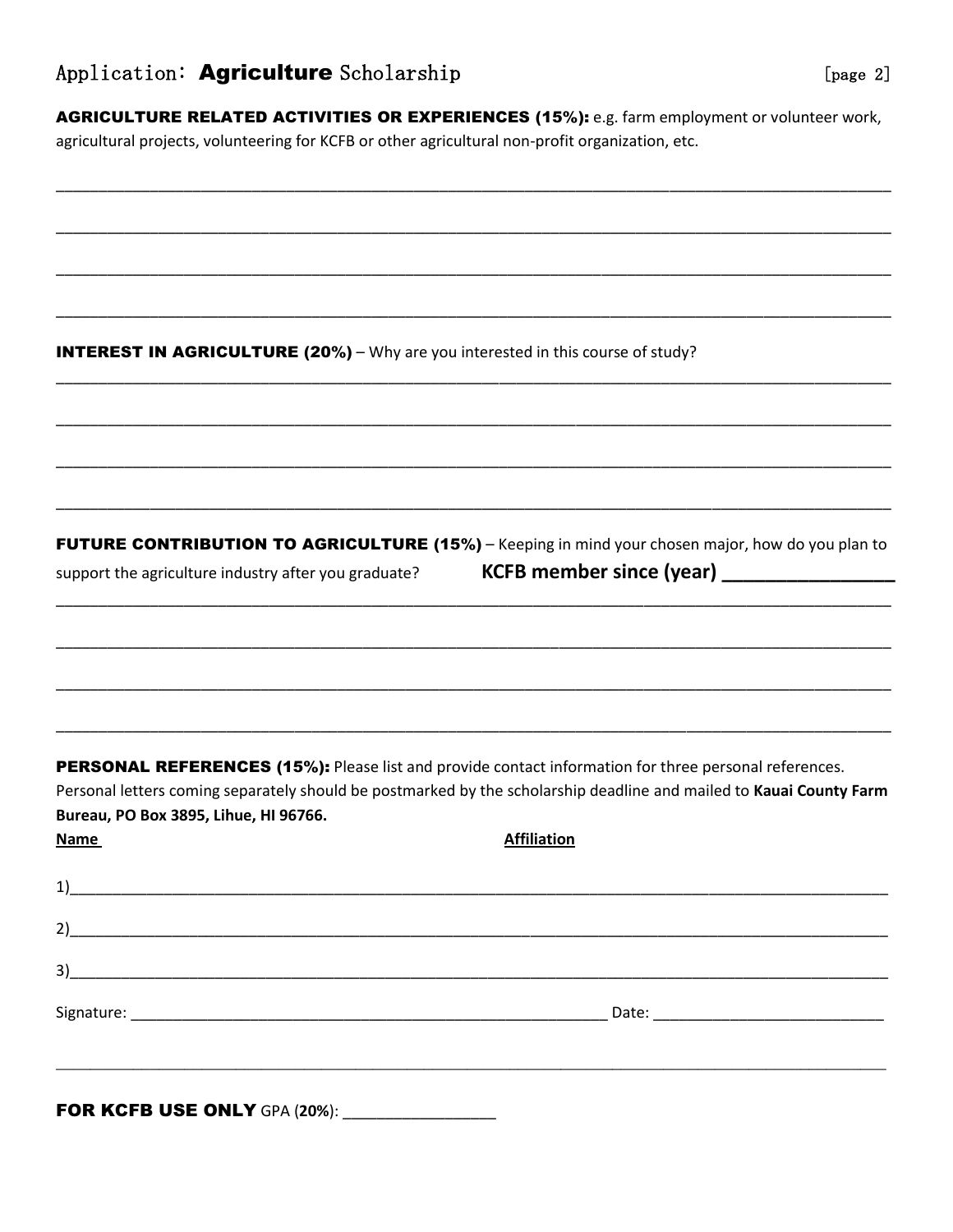# Application: KCFB Farm Family Scholarship

(This application is for those students whose family are Farm Bureau members, any major is acceptable.)

| HIGH SCHOOL: Please list high schools and years attended, including date of graduation.                                                                                                    |                                                                                                                        |
|--------------------------------------------------------------------------------------------------------------------------------------------------------------------------------------------|------------------------------------------------------------------------------------------------------------------------|
| COLLEGE: Please list the college you attend or plan to attend.                                                                                                                             |                                                                                                                        |
|                                                                                                                                                                                            |                                                                                                                        |
|                                                                                                                                                                                            |                                                                                                                        |
| (X)                                                                                                                                                                                        | (X)                                                                                                                    |
|                                                                                                                                                                                            |                                                                                                                        |
|                                                                                                                                                                                            | IF you have received a KCFB Scholarship ~ ______________________________ years(s) you have received scholarship money. |
| Please answer the following fully for maximum points. Attach a separate sheet if necessary.<br><b>SCHOOL RELATED ACTIVITIES (10%):</b> e.g. FFA, school government, key club, sports, etc. |                                                                                                                        |
|                                                                                                                                                                                            |                                                                                                                        |
| <b>COMMUNITY RELATED ACTIVITIES (10%):</b> e.g. 4H, church, United Way, other volunteer work                                                                                               |                                                                                                                        |
|                                                                                                                                                                                            |                                                                                                                        |
|                                                                                                                                                                                            |                                                                                                                        |
|                                                                                                                                                                                            |                                                                                                                        |

[continued]